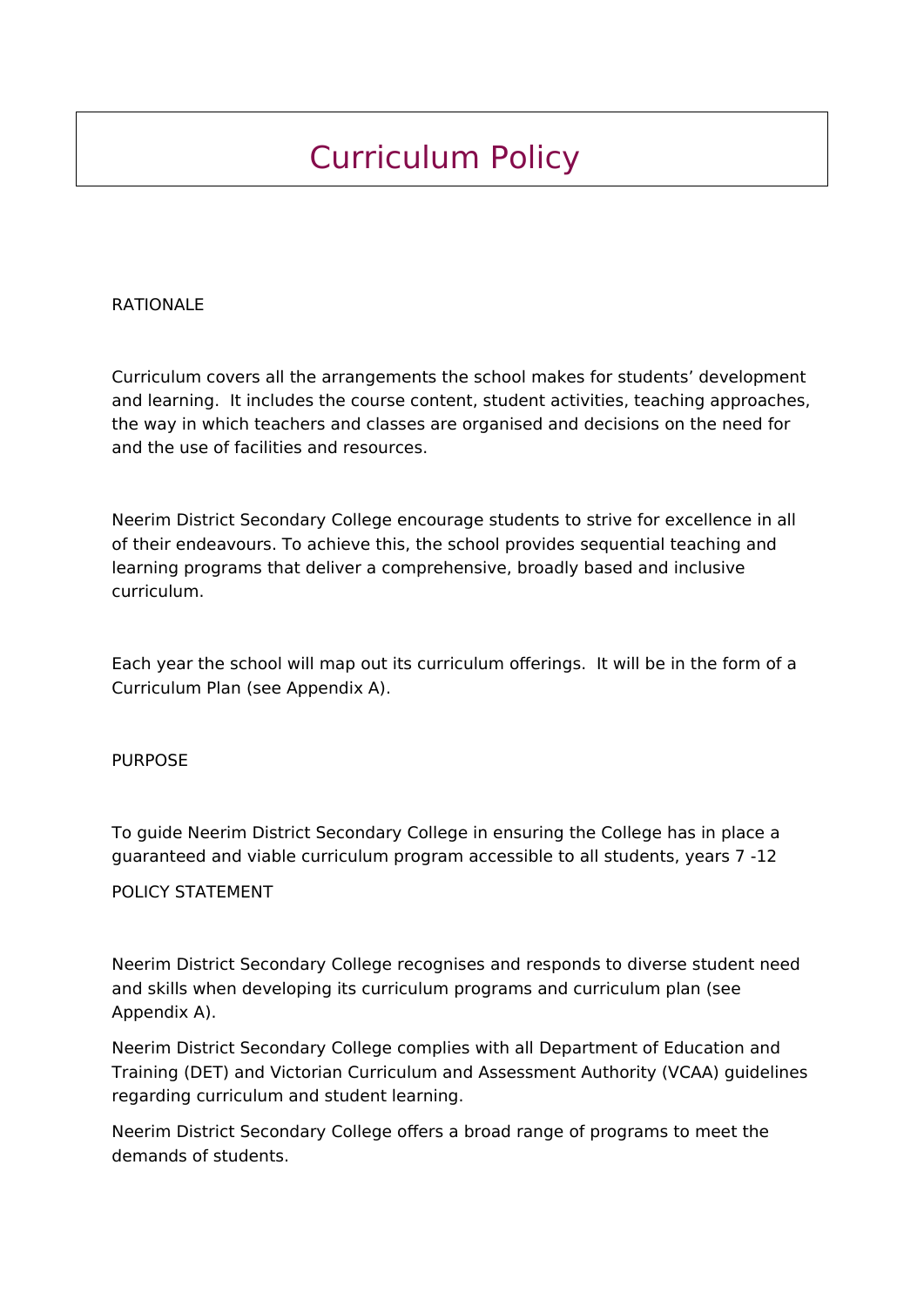The Victorian Curriculum will be implemented from Years 7 to 10 at Neerim District Secondary College as required.

Broad Victorian Certificate of Education (VCE), Victorian Certificate of Applied Learning (VCAL) and Vocational Education and Training (VET) programs are offered.

The DET places a high priority on the teaching of Physical and Sport Education and Languages. Neerim District Secondary College also places a high priority on the teaching of these learning areas.

Neerim District Secondary College curriculum programs are designed to enhance effective learning.

Preparing young people for the transition from school into further education and careers is a critical element of the senior secondary program.

Teaching and learning programs will be resourced through Program Budgets.

IMPLEMENTATION

Neerim District Secondary College will provide a variety of programs that will address the specific needs of students in relation to gender, special learning needs, disabilities and impairments and giftedness.

Neerim District Secondary College identifies and caters for the different needs of particular cohorts of students when developing its curriculum plan.

Neerim District Secondary College when developing its Curriculum Plan will provide at least 24 hours of student instruction per week.

The Curriculum Development Team will determine the curriculum program for the following year, based on student demand and the needs of the school's Curriculum Plan to maintain balance and a broad provision of subject and program choices.

Input will be sought from the relevant staff in the curriculum area when determining programs for the following school year.

The Victorian Curriculum will be used as a framework for curriculum development and delivery at years 7 to 10 in accordance with DET policy and guidelines.

The College will meet all VCE and VCAL requirements as determined by the DET and the VCAA

VET programs will be offered delivered both at the College and at Registered Training Organisations (RTO). VET programs delivered at the College will be auspiced by an RTO. College staff will have the required professional development and qualifications to deliver these programs.

Every year Neerim District Secondary College will do an audit of the year 7 to 10 curriculum using an audit tool. This tool will enable Key Learning Area teams to audit the curriculum of a particular program to see which domains, dimensions and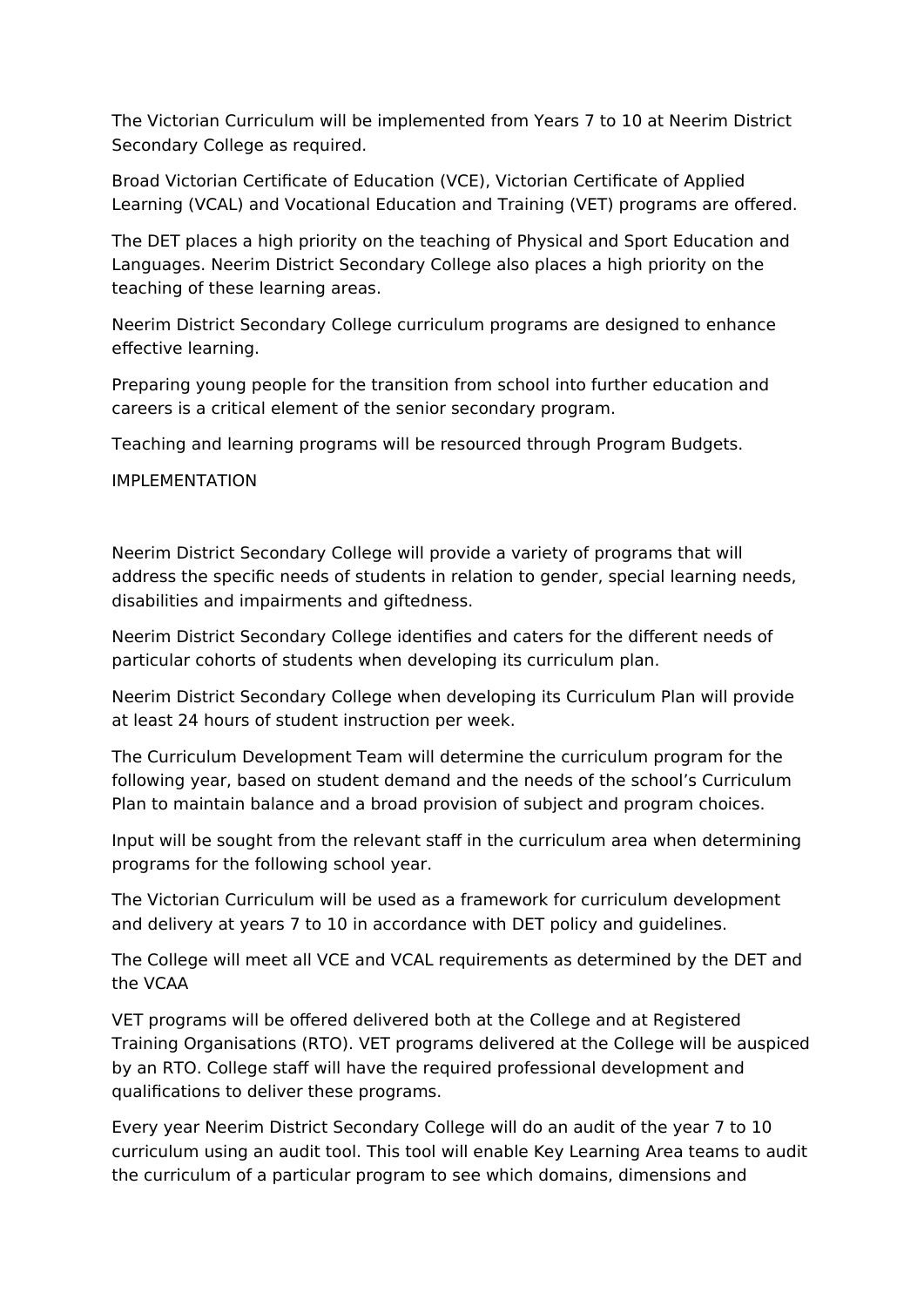standards of the Victorian Curriculum are currently being addressed. This audit will inform future curriculum planning.

Neerim District Secondary College will participate in all VCAA audit programs for VCE and VCAL programs.

The use of Information and Communications Technology (ICT) will be integrated across the curriculum to support the improvement of teaching and learning outcomes.

In developing its curriculum plan Neerim District Secondary College will provide a broad range of educational pathways to ensure improved student outcomes.

Key Learning Area leaders will be required to review their policy statement and prepare a comprehensive annual program budget. These will be submitted to The Curriculum Development Team and then to College Council.

The Curriculum Development Team will facilitate the regular analysis of student learning data and identify potential curriculum areas that require focus. Data analysed will include, but is not limited to, NAPLAN, On Track, Post Compulsory Completion and Achievement Information, VCE Data Service and VCE Examination Results Service, school based testing, teacher judgments based on learning outcomes in the Victorian Curriculum as appropriate.

Student learning outcomes data will be reported in the Annual Report to the Neerim District Secondary College community provided to the DET, will be available on the State Register maintained by the Victorian Registration and Qualifications Authority.

Curriculum documents are currently under review and are published on the College Compass Portal as they are developed.

Appendix A: Curriculum Plan contains broad detail of the curriculum to be delivered in a particular year including time allocations

**REFERENCES** 

http://www.education.vic.gov.au/studentlearning/curriculum/default.htm

http://www.education.vic.gov.au/studentlearning/curriculum/year10to12.htm

http://www.education.vic.gov.au/studentlearning/curriculum/elearning.htm

http://www.vcaa.vic.edu.au/vce/

http://www.vcaa.vic.edu.au/vcal/index.html

Neerim District Secondary College Student Learning Policy. Policy Number 1.1

EVALUATION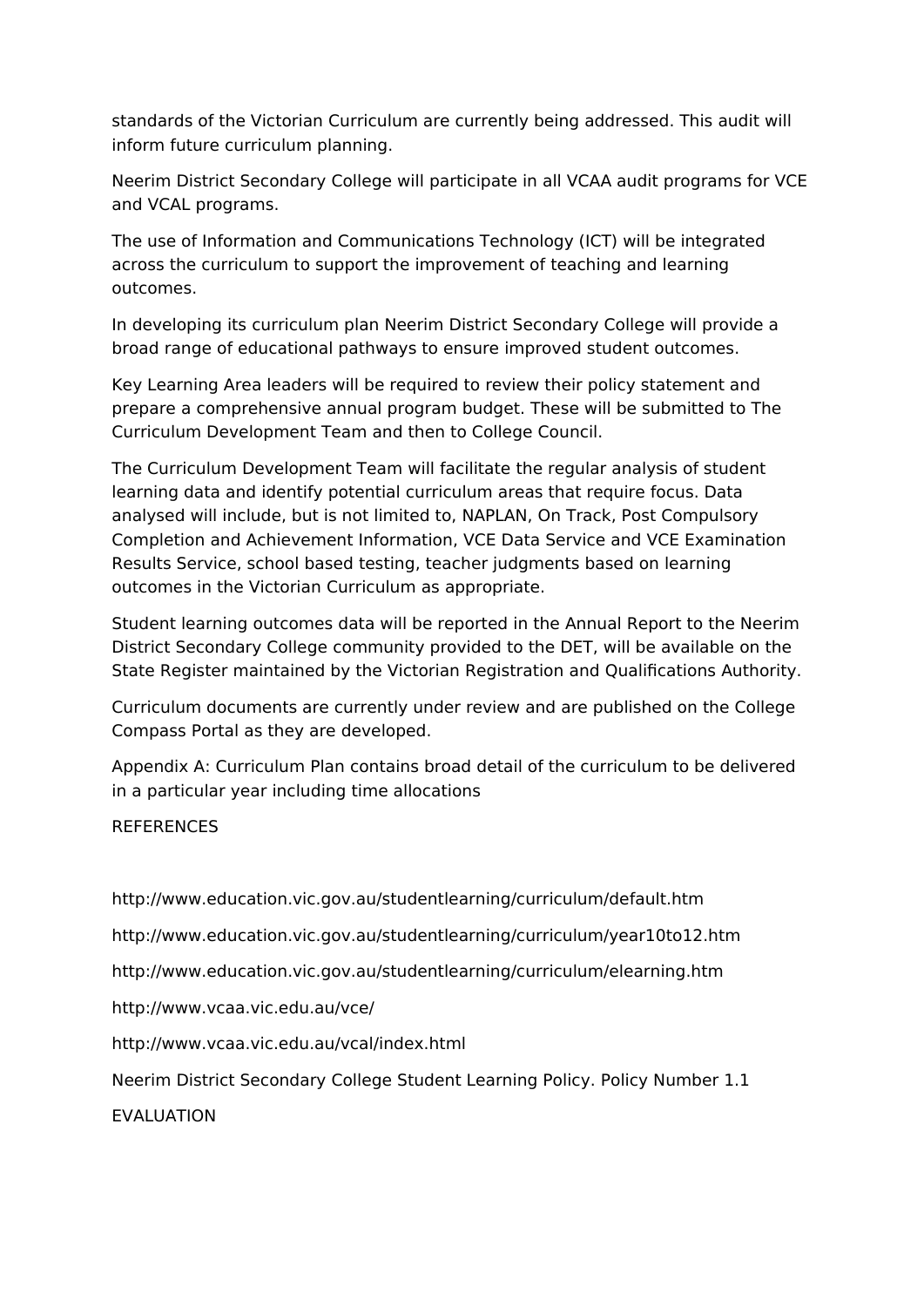This policy will be reviewed every three years or more frequently if necessary due to changes in regulations or circumstances.

This policy was last ratified by School Council October 2017 and will be reviewed October 2020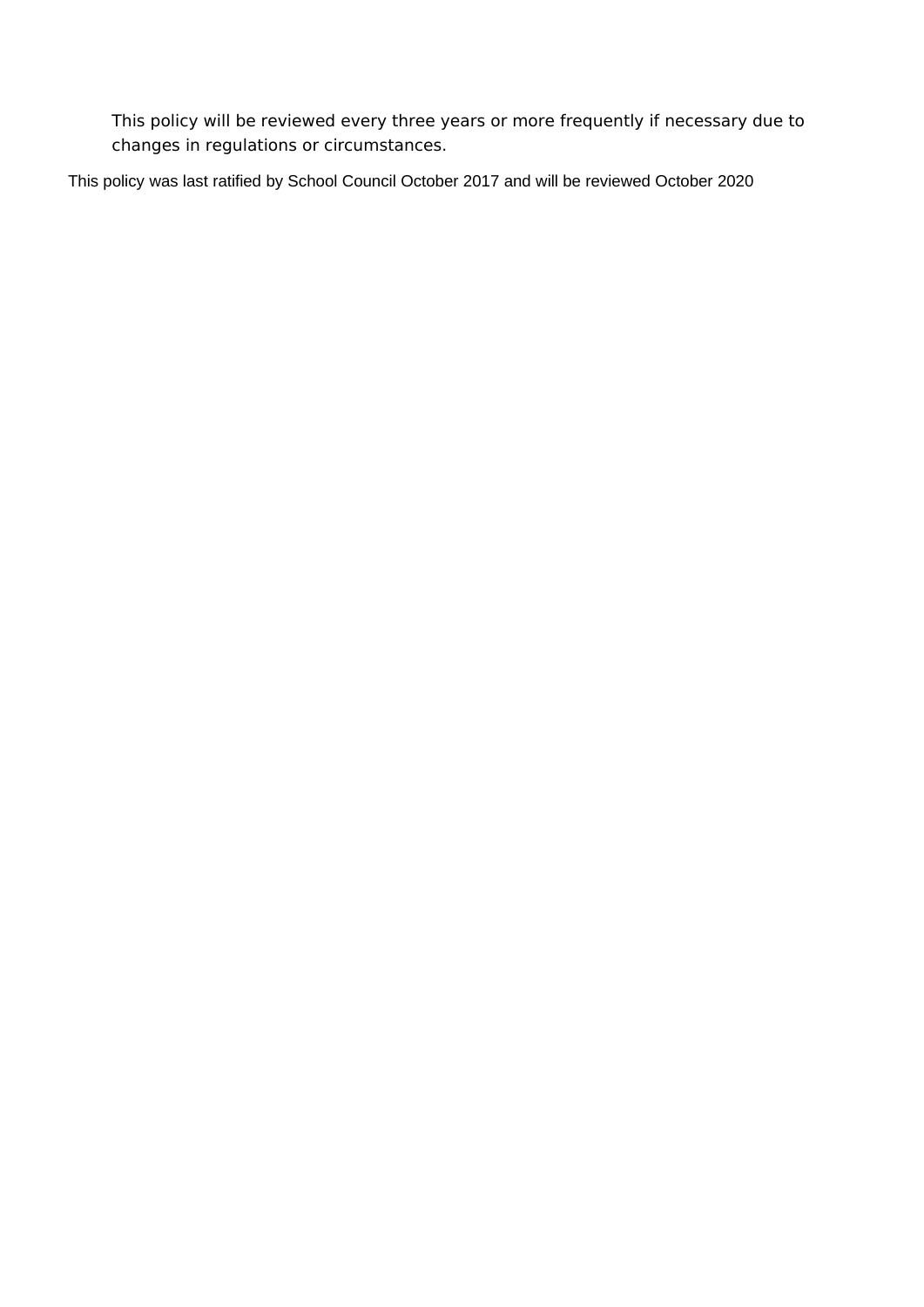**Neerim District Secondary College Curriculum Plan Appendix A** 

**Years 7 – 12**

The curriculum is based on the Victorian Curriculum standards and will be aligned with the Victorian Curriculum from 2017. The timetable is structured on a weekly basis. Each period averages 70 minutes. The table below show the number of

| Curriculum Provision per Learning Area (Hours/Week)                                       |                |     |     |     |     |     |  |  |  |  |
|-------------------------------------------------------------------------------------------|----------------|-----|-----|-----|-----|-----|--|--|--|--|
| Learning Area                                                                             | Year Level     |     |     |     |     |     |  |  |  |  |
|                                                                                           | $\overline{7}$ | 8   | 9   | 10  | 11  | 12  |  |  |  |  |
| English                                                                                   | 4.7            | 4.7 | 4.7 | 3.5 | 4.7 | 4.7 |  |  |  |  |
|                                                                                           |                |     |     |     |     |     |  |  |  |  |
| <b>Mathematics</b>                                                                        | 3.5            | 3.5 | 3.5 | 3.5 | 3.5 | 3.5 |  |  |  |  |
|                                                                                           |                |     |     |     |     |     |  |  |  |  |
| Science                                                                                   | 2.3            | 2.3 | 2.3 | 3.5 | 3.5 | 3.5 |  |  |  |  |
|                                                                                           |                |     |     |     |     |     |  |  |  |  |
| <b>Humanities</b><br>Civics & Citizenship<br>Economics(Accounting) /Business<br>Geography | 2.3            | 2.3 | 2.3 | 2.3 | 3.5 | 3.5 |  |  |  |  |